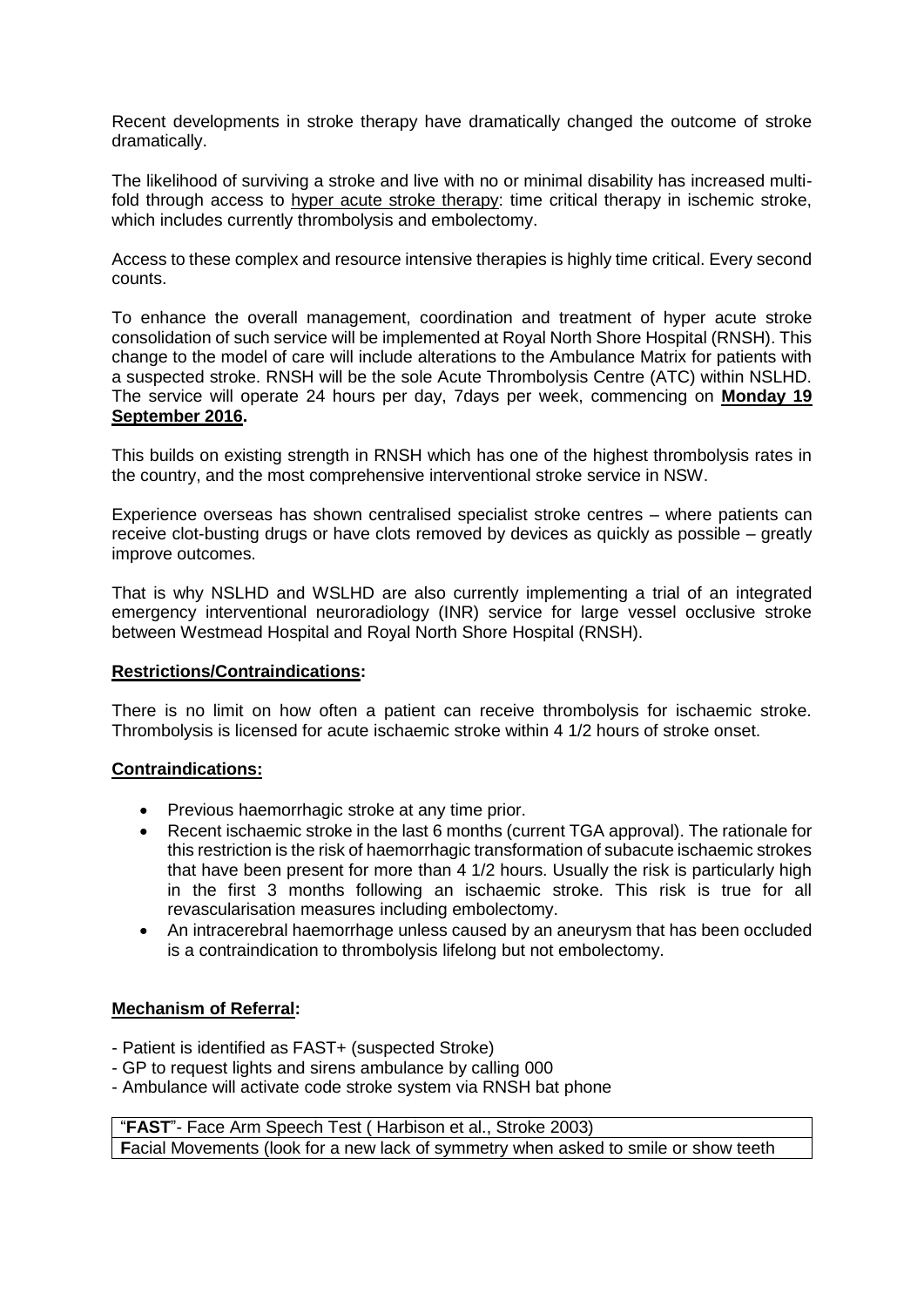**A**rm weakness (Look for arm drift or arm falling when asked to hold them at 90degrees for 5 seconds)

**S**peech Impairment (new disturbances of speech, check with companion, slurre speech or word finding difficulties).



# **Key Points:**

- The NSLHD is changing the way they provide treatment to stroke sufferers based on national and international evidence around centralised acute stroke care.
- RNSH will be the one centre within the NSLHD to provide thrombolysis and embolectomy for eligible ischaemic stroke patients.
- Thrombolysis and embolectomy are time critical therapies and can only be given in the first few hours of stroke symptoms starting (4.5 hours for thrombolysis, 6-9 hours for embolectomy).
- Stroke is a medical emergency Think fast and Act fast call 000.
- Once the acute treatment is finished consumers will be transferred to a stroke unit or rehab facility close to their place of residence.
- Stroke unit care is provided at RNSH, HKH and Manly Hospitals.

## **References**:

Alberts M, et al; Brain Attack Coalition. Recommendations for comprehensive stroke centres: a consensus statement from the brain attack coalition. Stroke 2005 Jul; 36(7):1597-1616

Hunter R, et al; Impact on clinical and cost outcomes of a centralised approach to acute stroke care in London: A comparative effectiveness before and after model. PLOS ONE 8 (8): e70420, 2013

Moynihan B, et al; User experience of centralised hyperacute stroke services: Stroke 2013; 44:2743-2747

Svendsen et al; Hyperacute care volume is associated with improved care: Stroke 2012; 43:3041

Morris et al; Impact of centralising acute stroke services in English metropolitan areas on mortality and length of hospital stay: differenece-in-differences analysis. BMJ 2014;349:g4757

Foley N, et al. Specialised stroke services: a meta-analysis comparing three models of care. Cerebrovasc Dis. 2007; 23(2-3):194-202

Saposnik G, et al; Stroke Outcome Research Canada (SORCan) Working Group. Hospital volume and stroke outcome: does it matter? Neurology 2007, 69(11):1142-51

Ganesh et al; The quality of treatment of hyperacute ischaemic stroke in Canada: a retrospective chart audit. CMAJ 2014;2:E233-239

### **Useful Links:**